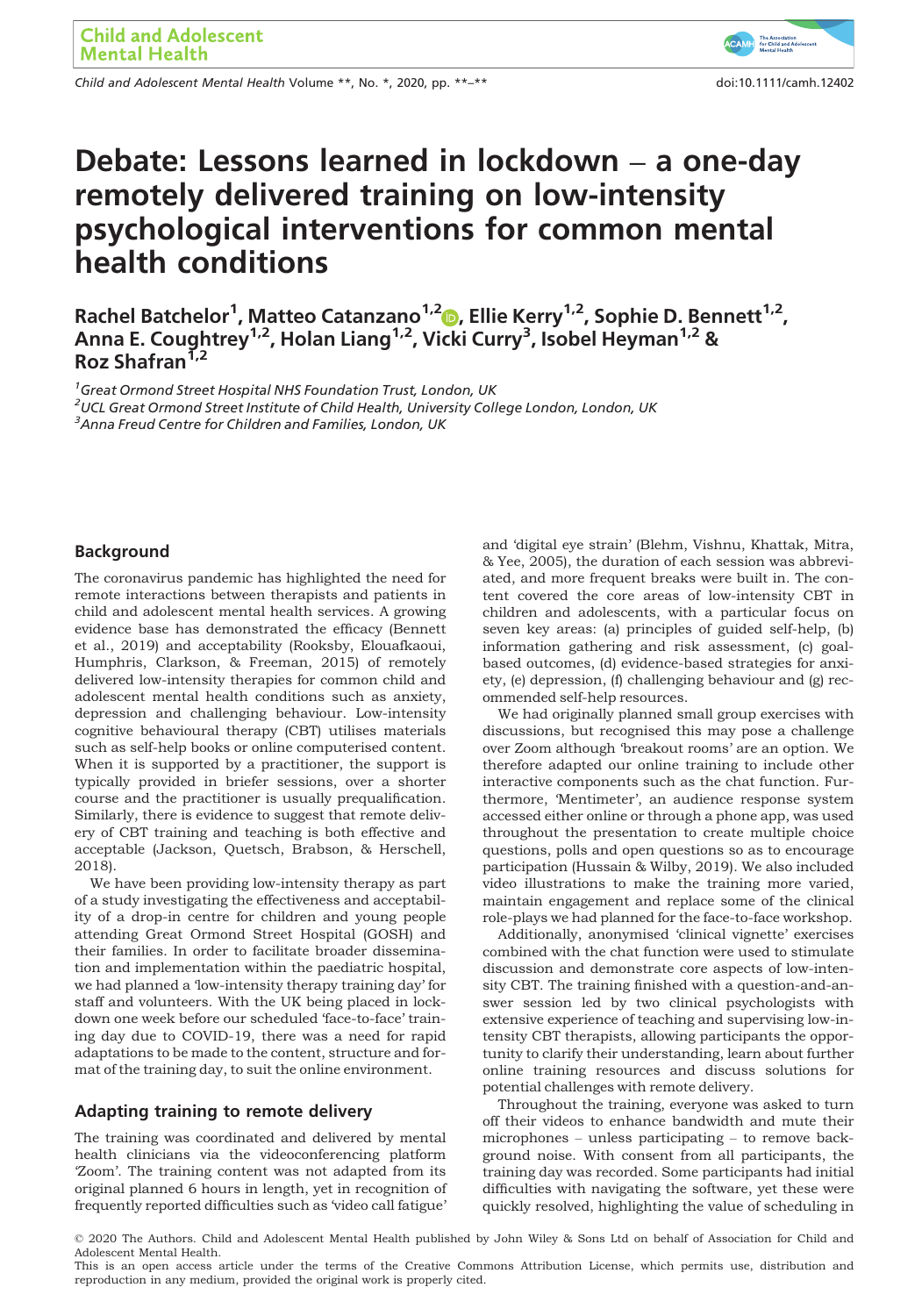time at the start of training sessions to iron out technical difficulties.

A total of 24 participants (23 females and 1 male), all with a background of working within mental health services, completed the low-intensity training. Of these, 17 were assistant psychologists (APs); 14 at GOSH across 10 different departments and three from University College London Hospital, three were placement students and 4 were volunteers at GOSH.

# Training day evaluation

A brief online questionnaire was developed to measure the attendees' understanding of each of the areas covered. Each area was rated on a 5-point Likert scale  $(1 =$  strongly disagree to  $5 =$  strongly agree), with total scores ranging from 7 to 35. All 24 participants completed the questionnaire the week preceding training and again within one week post-training.

Repeated-measures t-tests were used to compare total pre- and post-training scores, as well as pre- and posttraining scores per area covered. Total scores significantly increased from pretraining  $(M = 23.59)$ ,  $SD = 6.75$ ) to post-training ( $M = 34.05$ ,  $SD = 2.08$ ), t  $(21) = 9.21$ ,  $p < .001$ . Additionally, scores on each of the seven areas were significantly higher post-training compared with pretraining  $(p < .001)$ .

Feedback from participants following the training demonstrated satisfaction with the remote delivery. Participants commented that the content of the presentation was 'clear',' well-prepared' and 'informative'. They also noted that the 'delivery came across really well' and appreciated how well the team had 'integrated the technology into the teaching'. One participant added 'It was so appreciated that you decided to run it remotely, as it felt like our development was still a key priority – I hope it will continue to roll out to teams and supervisors are interested in taking this forward.'

# Lessons learned

Whilst our previous experience of remotely delivering therapy prepared us for adapting therapy to online and telephone delivery, the coronavirus pandemic saw a need for extending remote-delivery methods to all service activities including staff training and workshops. Findings showed that the one-day low-intensity training day increased knowledge and understanding in all key areas measured, and was positively received, providing further evidence for the effectiveness and acceptability of remote delivery.

#### Benefits

Remote delivery provided notable benefits regarding access to training for both trainees and tutors. Without the need for clinicians and trainees to travel to and from training, the time on the day could be used flexibly, with clinicians and experts joining for distinct segments of the day such as the Q & A session at the end. As the training day was recorded, trainees who were unable to attend had the opportunity to watch the training in full. Additionally, remote delivery offers the potential for individuals from across the UK, and potentially further afield (including from low- and middle-income countries), to attend. In addition, remote delivery removed several

service costs such as the need to rent out a training space and reimburse the travel expenses of guests or speakers.

Beyond accessibility and costs, further benefits to this format of delivery include the increased confidence of participants able to contribute anonymously via Mentimeter, who might be more reluctant to participate in a face-to-face setting. Furthermore, as low-intensity interventions are often remotely delivered, delivery of training in the same format might provide opportunity for modelling of some of the nonspecific skills needed for remote work (Bennett-Levy, McManus, Westling, & Fennell, 2009).

#### **Limitations**

It is important to note that whilst these results are promising, this training day was intended to be an 'introduction' to low-intensity therapy and a means to signpost participants to a number of existing resources for ongoing learning and development. It is intended for participants to continue receiving ongoing training within their current role at GOSH through observations, jointcases and supervision with qualified low-intensity therapists and clinical psychologists. This training day should therefore be viewed as a pragmatic beginning rather than an end-point or alternative to full training. However, such supervision could also be provided remotely (Bender & Dykeman, 2016). Another drawback of remote delivery is that it reduces the opportunities for networking compared to face-to-face training.

Our findings also need to be viewed in the context of several limitations including the small sample size and the pressure participants may have felt to demonstrate improvement due to clinicians' time and expertise put into organising and facilitating the training. The relationship between self-reported and objective understanding of key areas is unclear, particularly given the lack of direct observation of trainees in role-play.

# Concluding remarks

These preliminary findings support the acceptability and effectiveness of a remotely delivered training day as a pragmatic introduction to low-intensity CBT. Given the necessity of remote working in response to COVID-19 and benefits of remote delivery, as well as rapid developments in technologies helping to address some of the challenges raised, going forward, remote delivery could continue to be beneficial for increasing access to much needed evidence-based interventions. As we emerge from lockdown, let's not leave the lessons we learned behind.

# Acknowledgements

This work was supported by the Beryl Alexander Charity and Great Ormond Street Hospital Children's Charity (grant number: 16HN11). The authors would like to thank all of the APs, placement students and volunteers at GOSH for participating in the low-intensity training day. All research at Great Ormond Street Hospital NHS Foundation Trust and UCL Great Ormond Street Institute of Child Health is made possible by the NIHR Great Ormond Street Hospital Biomedical Research Centre. The views expressed are those of the author(s) and not necessarily those of the NHS, the NIHR or the Department of Health. In addition, the authors thank Dr. Mandy Bryon (Consultant